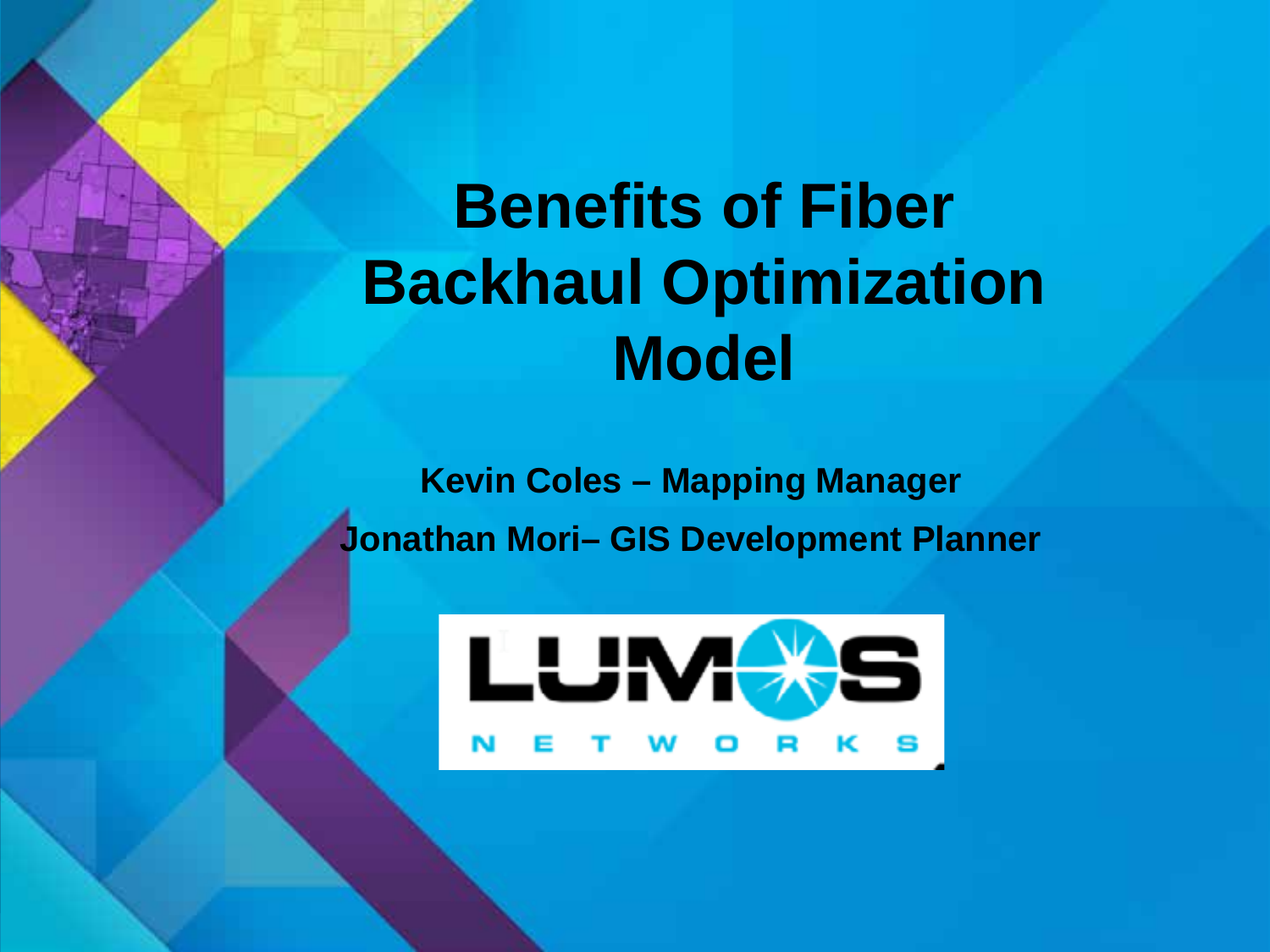## **Overview(Source: ESRI.com)**

• **The model when given a set of remote assets (e.g. cell towers) and a set of fixed network access points, will quickly generate an optimized network topology or plan. This plan will detail how those remote assets can be most efficiently connected to the network.**

• **The Backhaul Optimization model provides a repeatable business process for the quick generation of initial network topologies using a geographic approach to optimize route lengths and reduce deployment costs.**

• **This model can help reduce labor times for network planning, minimize CAPEX for network builds, and provides a repeatable business process for consistency of response & design.**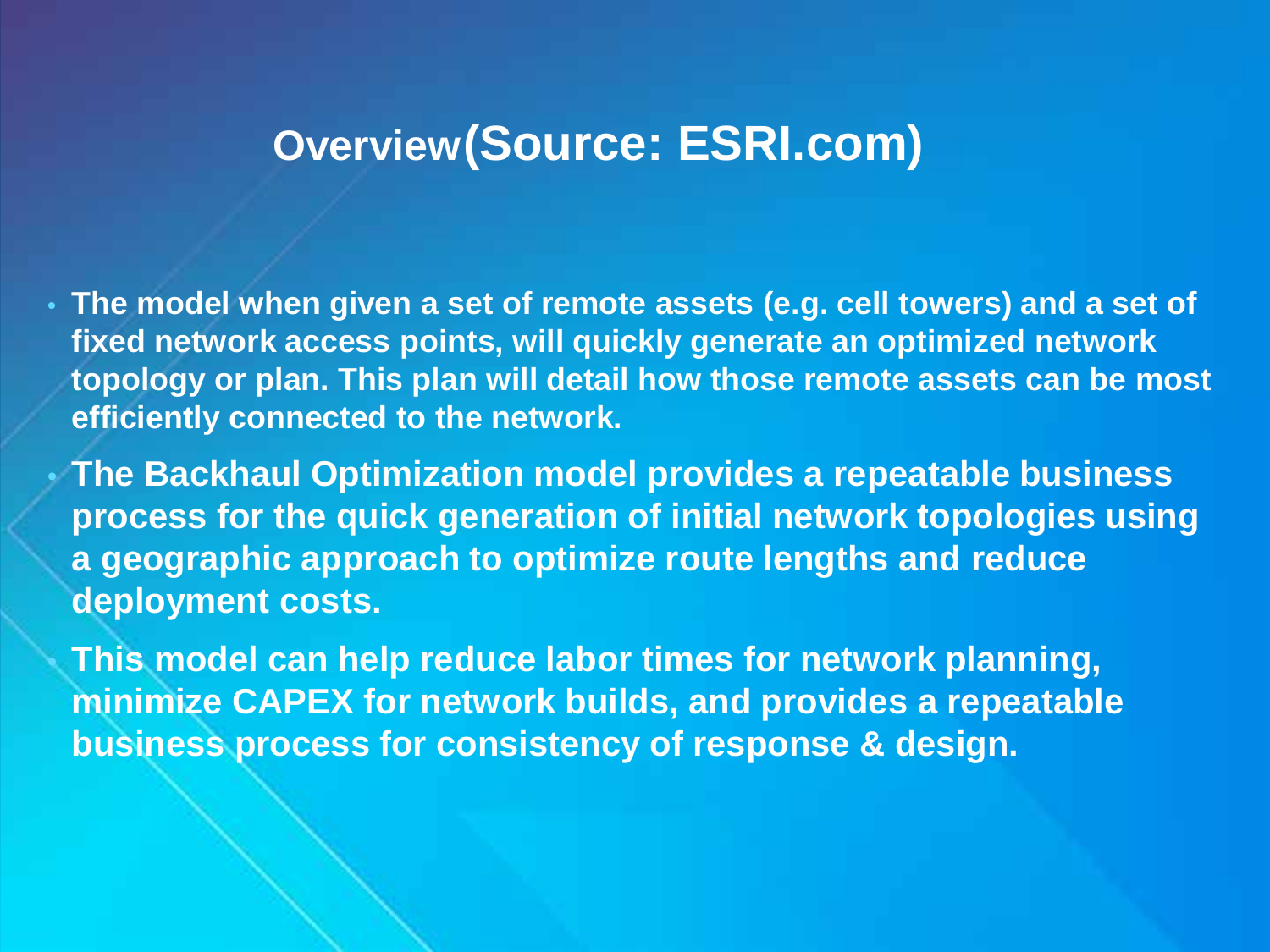### **Backhaul Optimization Download**

#### SOLUTIONS.ARCGIS.COM/TELECOMMUNICATIONS

| C [] solutions aregis com/telecommunications/help/backhaul-optimization/                                                                                                                                                                                                     |                                                     |
|------------------------------------------------------------------------------------------------------------------------------------------------------------------------------------------------------------------------------------------------------------------------------|-----------------------------------------------------|
| ArcGIS for Telecommunications -<br><b>PLATFORM: FEATURES</b><br>DOCUMENTATION SUPPORT                                                                                                                                                                                        | <b>Q SEARCH</b>                                     |
| <b>Backhaul Optimization</b><br>Get Started<br>Home                                                                                                                                                                                                                          |                                                     |
| Overview                                                                                                                                                                                                                                                                     | You may be interested in<br>> Service Qualification |
| Whether responding to RFFs as a fiber network.<br>provider or deploying fiber to your trwn cell tower<br>inhastructure. backfaul planning can be a time.<br>consuming & costly entheires.                                                                                    |                                                     |
| The Backhaul Optimization model provides a<br>repeatable business process for the quick generation<br>af initial network topologies stiing a geographic                                                                                                                      |                                                     |
| approach to optimize route lengths and reduce<br>deployment costs.                                                                                                                                                                                                           |                                                     |
| The model when gives a set of remote assets (e.g. cell towers) and a set of fixed network access points, will quickly<br>generate an optimized network topology or plan. This plan will detail how those remote assets can be minit efficiently<br>connected to the network. |                                                     |
| This model can help reduce labor times for network planning, minimus CAPEX for insteark builds, and provides a<br>repearable business process for consistency of response & design.                                                                                          |                                                     |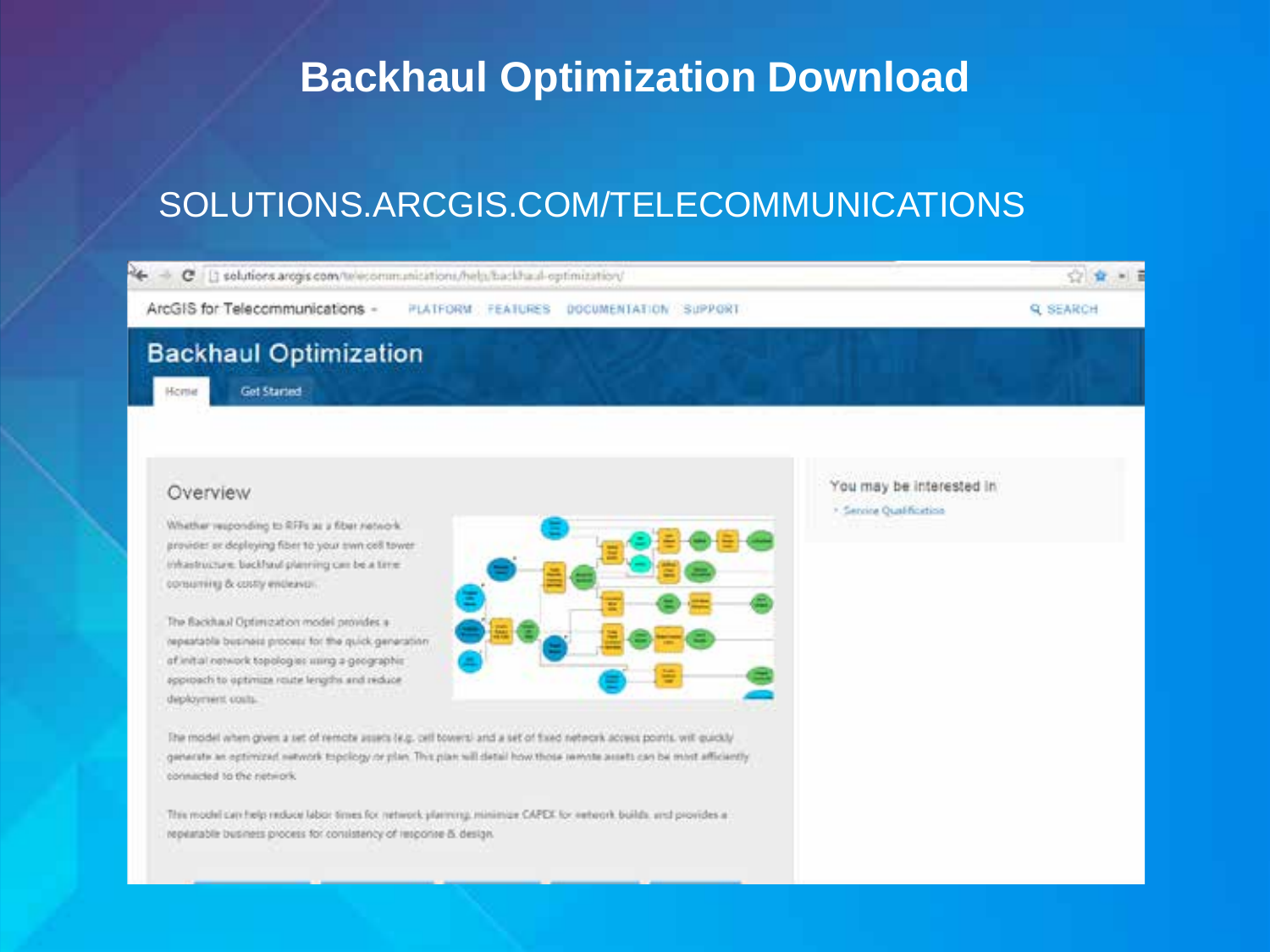#### **BACKHAUL MODELGEODATABASE**

- **These are the Feature Classes you need to load into the provided Geodatabase.** 
	- **Access Points (Slack Loops, Splice Points, etc.)**
	- **Backbone Network (Fiber Network)**
	- **Sites (Remote Sites that are backhauled to the Access Points)**

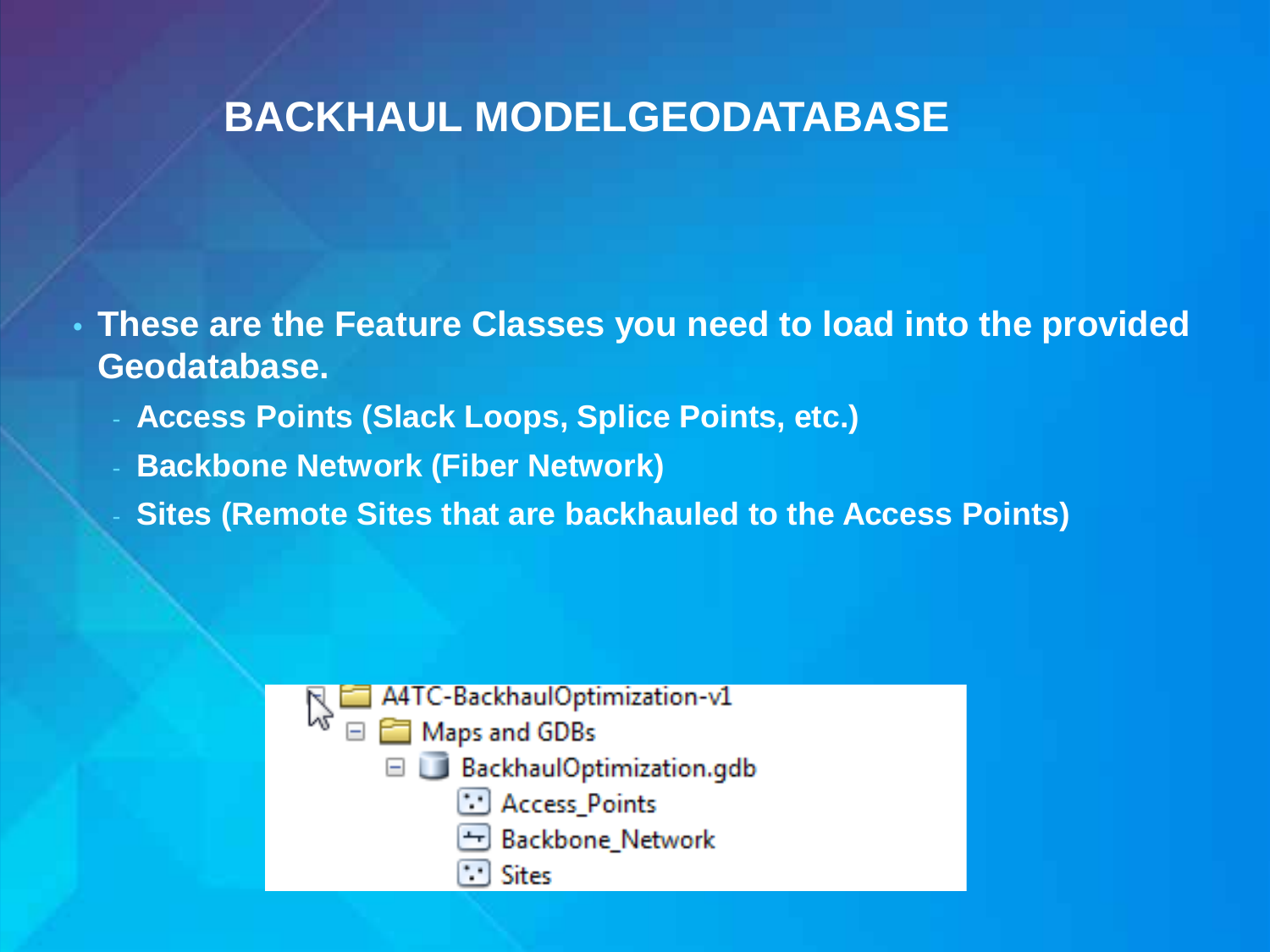# **PROJECT EXAMPLE**



**ED Results ED Table Of Compute** 

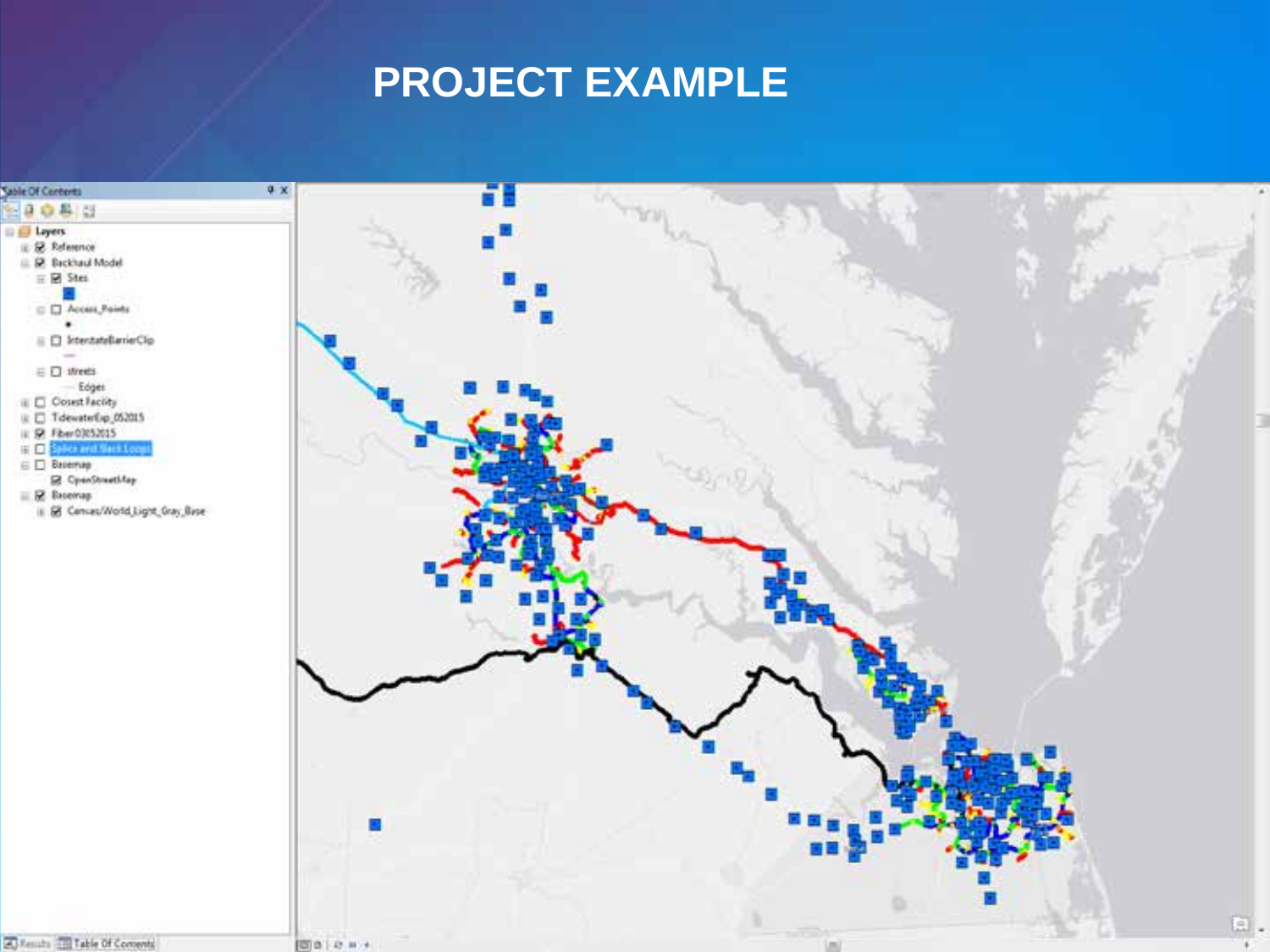#### **CREATE ACCESS POINTS**

• **In this example, the network is a planned network. There are no current access points on the theoretical network.**

- Use the Network Routes to **Access Points Model**
- **Creates theoretical access points based on a certain distance along the network.**

|                                                                            |                       | <b>POSSIBLE</b> | B Brokha/Coleration.pdb<br>23 Acces Points                      |
|----------------------------------------------------------------------------|-----------------------|-----------------|-----------------------------------------------------------------|
| Actes: Part Separator Datance                                              |                       |                 | Backbone Network                                                |
| <b>Input Network Features</b>                                              | $170^{\circ}$<br>Fest |                 | 235                                                             |
| Fiber BMS2015/7-devuter(up UTM)                                            |                       |                 | E (3.1youthouts.gd)<br>Bedrauf Cytimization Hz                  |
| <b>Network Access Points</b>                                               |                       | 36              | <b>B</b> . Collis                                               |
| C/Jan/no/jDekto Project/FlexExperiorBichte/_00332.0ExpandankcasaPoins.itp. |                       |                 | >1 Network Routes To Access Paints                              |
|                                                                            |                       | Ξ               | <b>ALSO MARINE</b>                                              |
|                                                                            |                       |                 | To Escidual Main                                                |
|                                                                            |                       |                 | 16cM dial/fault for \$2.9%<br><b>Q</b> Bedchev/Optimization.msd |
|                                                                            |                       |                 | Gutput Linework for                                             |
|                                                                            |                       |                 | H U Televaterist 05215 gds                                      |
|                                                                            |                       |                 | II HIS TWO SULLANE                                              |
|                                                                            |                       |                 | <b>Closed scientist</b>                                         |
|                                                                            |                       |                 | C FlorfogunienBackhaul 06052815.mmd                             |
|                                                                            |                       |                 | MestateBasia Cip sha                                            |
|                                                                            |                       |                 | <b>RiFbeSplay Projulus</b><br>BLLoope Presidno                  |
|                                                                            |                       |                 | Lumos DRoss, Watehouses & A                                     |
|                                                                            |                       |                 | Lumes became the sty.                                           |
|                                                                            |                       |                 |                                                                 |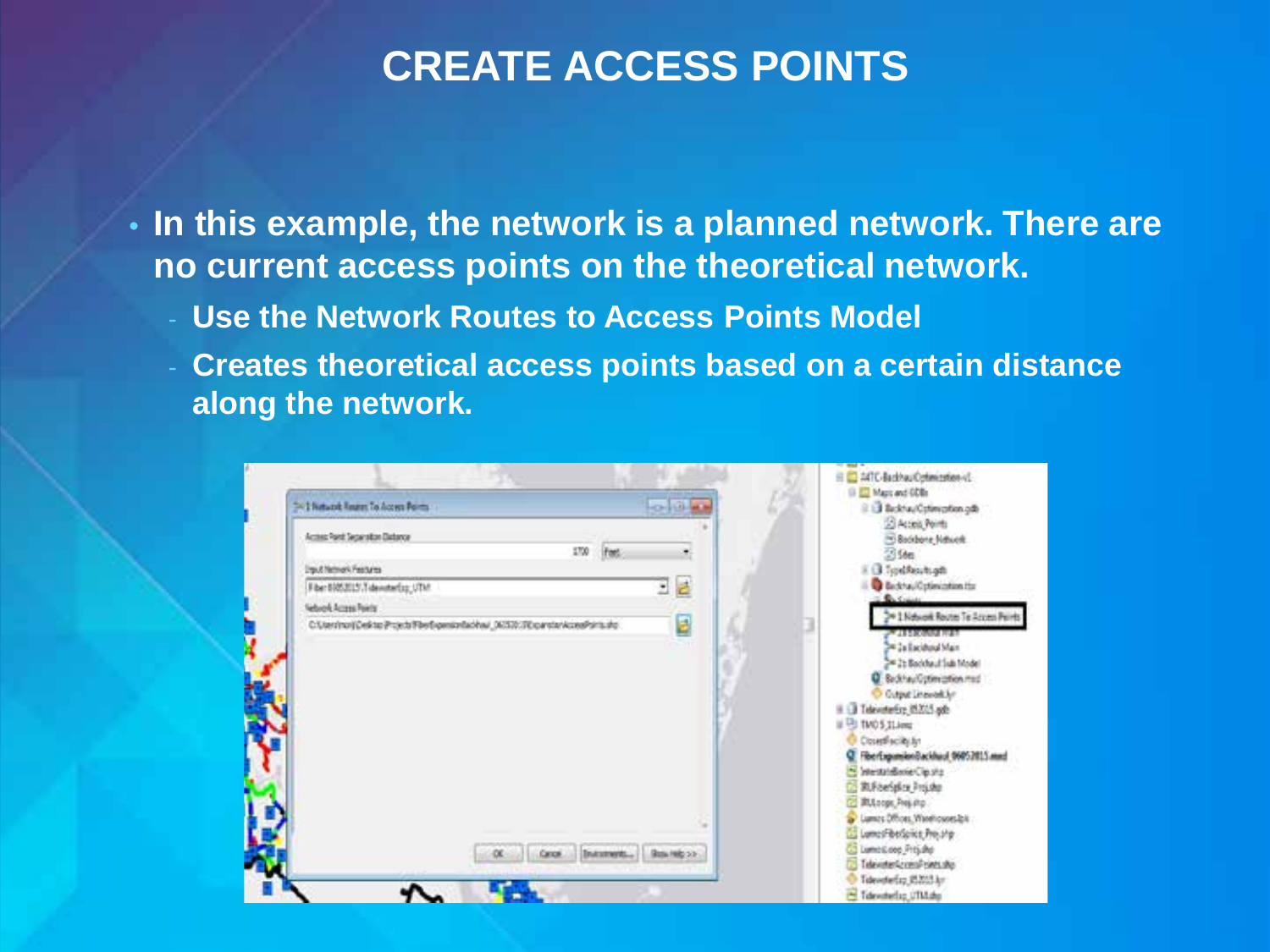# **ACCESS POINT CREATION**

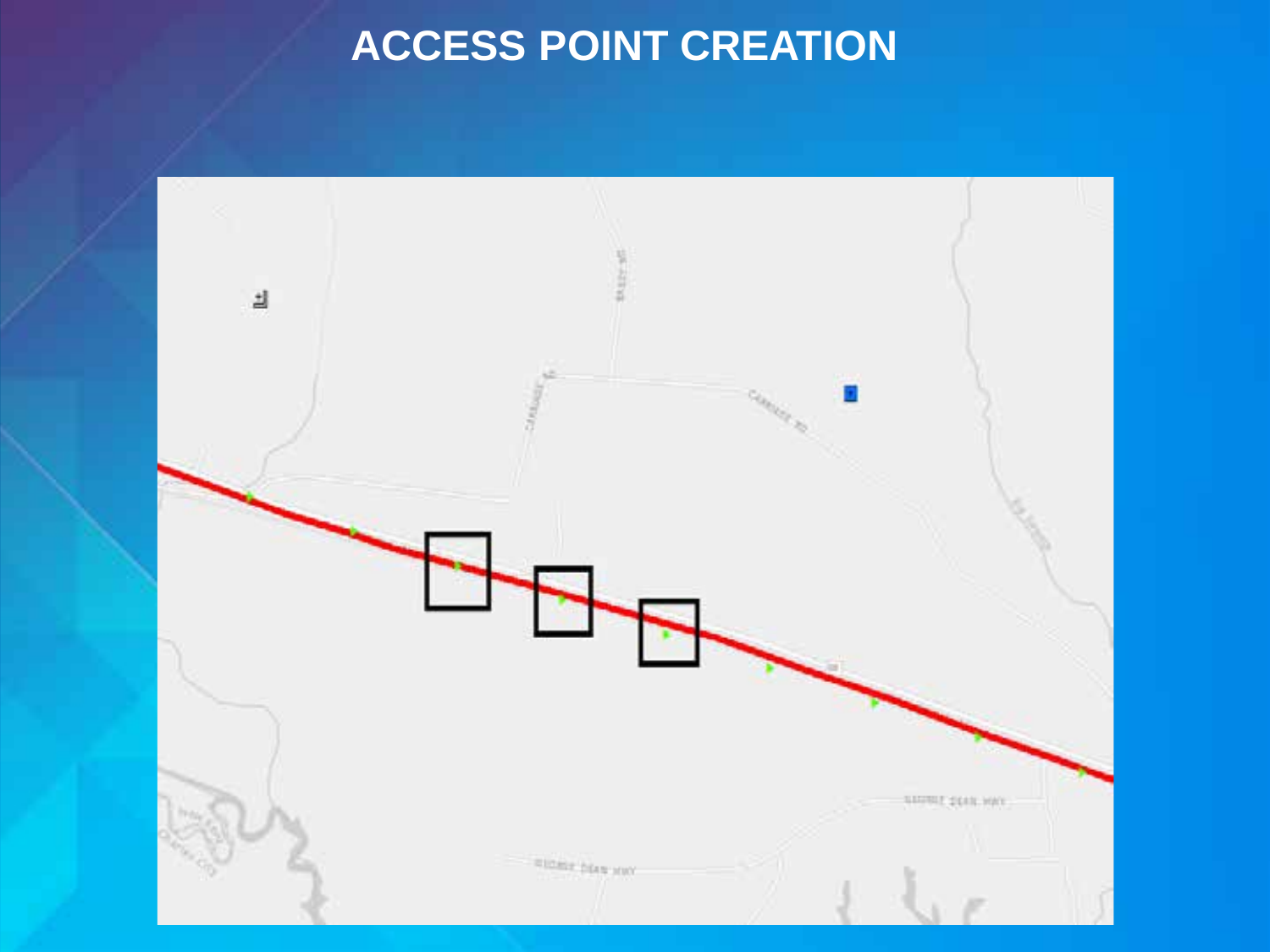## **SETUP NETWORK ANALYST**

• **In order to use model, must set up network analyst and load street network layer.**

- **Load street network from ArcGIS StreetMap North America.**
- **Select new Closest Facility Layer.**

| $\overline{\phantom{a}}$<br>Add Data                                                                                                                                                                                                                                                                                                                                                                                                   |                                                                                                                                                                                                                                                                                                                                                                                                                                                                                                                                                                  |
|----------------------------------------------------------------------------------------------------------------------------------------------------------------------------------------------------------------------------------------------------------------------------------------------------------------------------------------------------------------------------------------------------------------------------------------|------------------------------------------------------------------------------------------------------------------------------------------------------------------------------------------------------------------------------------------------------------------------------------------------------------------------------------------------------------------------------------------------------------------------------------------------------------------------------------------------------------------------------------------------------------------|
| 8 & B B H B B G &<br>data<br>Look in:<br>lakes nasdc<br>Background<br>streets.sdc<br><b>Elandmarks.sdc</b><br>streetscarto.sdc<br>Pairports.sdc<br>meities.sdc<br>waterp.sdc<br>cities.sdc<br>Citylim.sdc<br>mroads.sdc<br>THE CLOCK ROLL<br>counties.sdc<br>nation.sdc<br>Streets<br>parks.sdc<br>exits.sdc<br><b>TT MARCHA</b><br>Frailroads.sdc<br>grid.sdc<br>highways.sdc<br><b>Trivers.sdc</b><br>Uinterstates.sdc<br>states.sdc | Nework Analyst 2 (28) & of 28 (20 Laborator<br>in og<br>- P. S. g. Snapping C<br>New Route<br>Alima y<br>08.3<br>New Service Area<br>Daim II クソウト<br>$+22.5$<br>conferencing *<br>New Queent Facility<br><b>Men Gosett Facility</b><br>New V<br>Crute a Closest Facility analysis.<br>New L<br>layer<br>Option<br>The coast facility sover finds the<br>cest of traveling between."<br>incidents and facilities and<br>determines which are nearest to<br>one askes. The output includes a<br>sanking of facilities by least.<br>impedance to or from incidents. |
| Name:<br>Add<br>Show of type:<br>Cancel<br>Datasets, Layers and Results                                                                                                                                                                                                                                                                                                                                                                | along with reating directions.<br>between them.<br>Disklied if a richwork dataset layer<br>icindi in the fable of contents.                                                                                                                                                                                                                                                                                                                                                                                                                                      |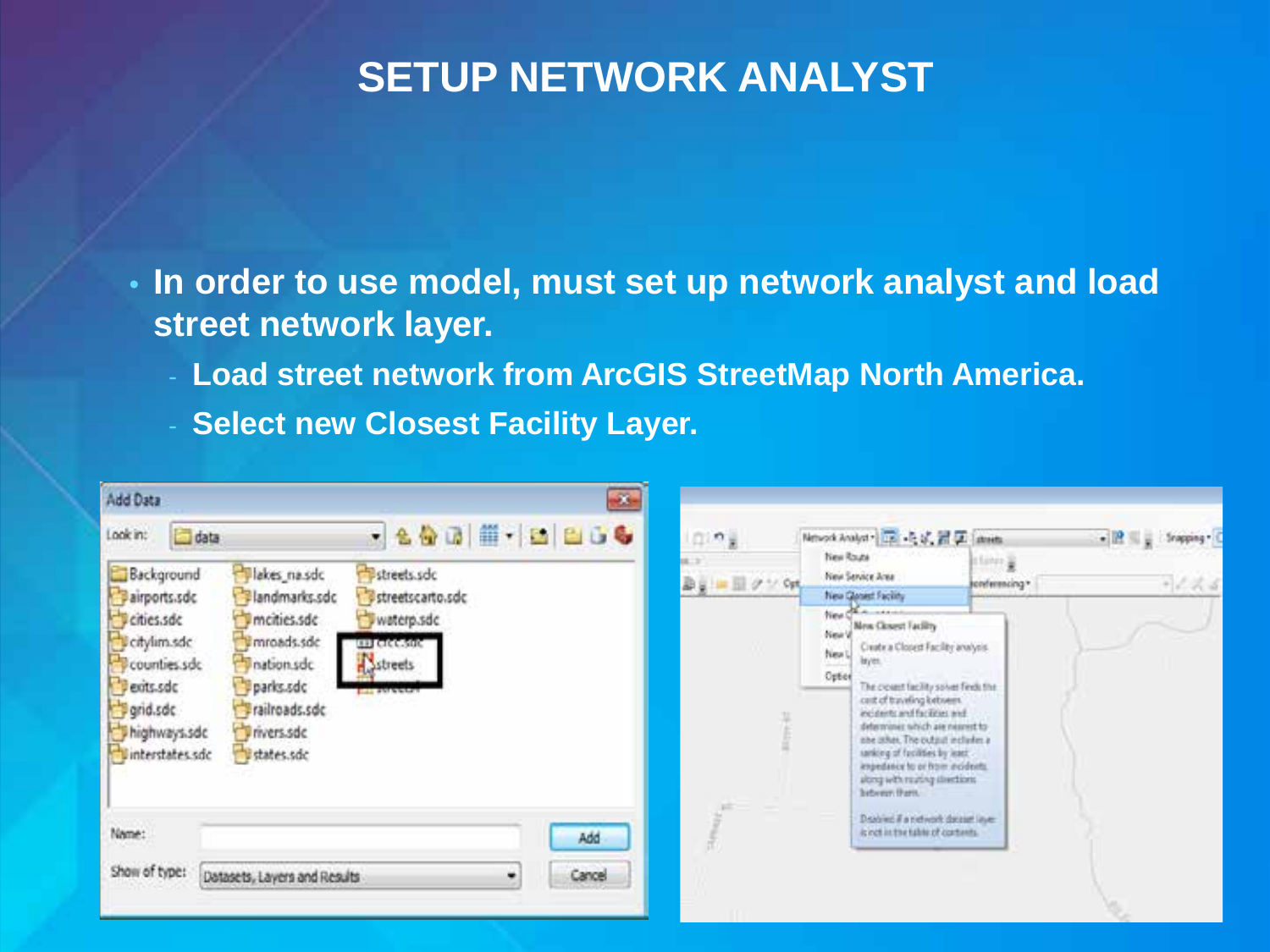#### **NETWORK ANALYST BARRIERS**

- **Of course you are able to set up the default restrictions on network analyst, such as one way streets, walkways etc.**
- **For this analysis, I needed to avoid interstate highways** 
	- **Clip the streets layer for project area.**
	- **Select by attributes, then export Interstate Highways into a new layer**

lv)

Enumerated Domain Value: 0 Emmerated Domain Value Definition: The road class is Motorway, Freeway, or Major Road. Emmerated Domain Value Definition Source: TomTom North America, Inc.

```
TALENT DIRECTION TANK, INVESTIGATION CONTACT INTERFERENCE
         (ps tony quot to cypus good) y non) you milosom pain methanon despert priding buyers happens becompared on an applies hanging an army to personalize
    Externate, Downs, Files, Descriptor,
    Ensembled Downs Tring 1
развими увива
    TWING DAVID THREE WAINING SOLICE 200200 2010 STORIES [0]:
         Так тооб самы и 1-тооб 76000 об Мани Заднится. А гозд наиб над эк и бельшания палом, е.д., и безбельй возболее на не не не не на наду-
    Zinnersel, Donan Tabe Delacte
    Enterprised Doctor, Fisher 7
THURSDAY TOWER
```
Emimerated Domain: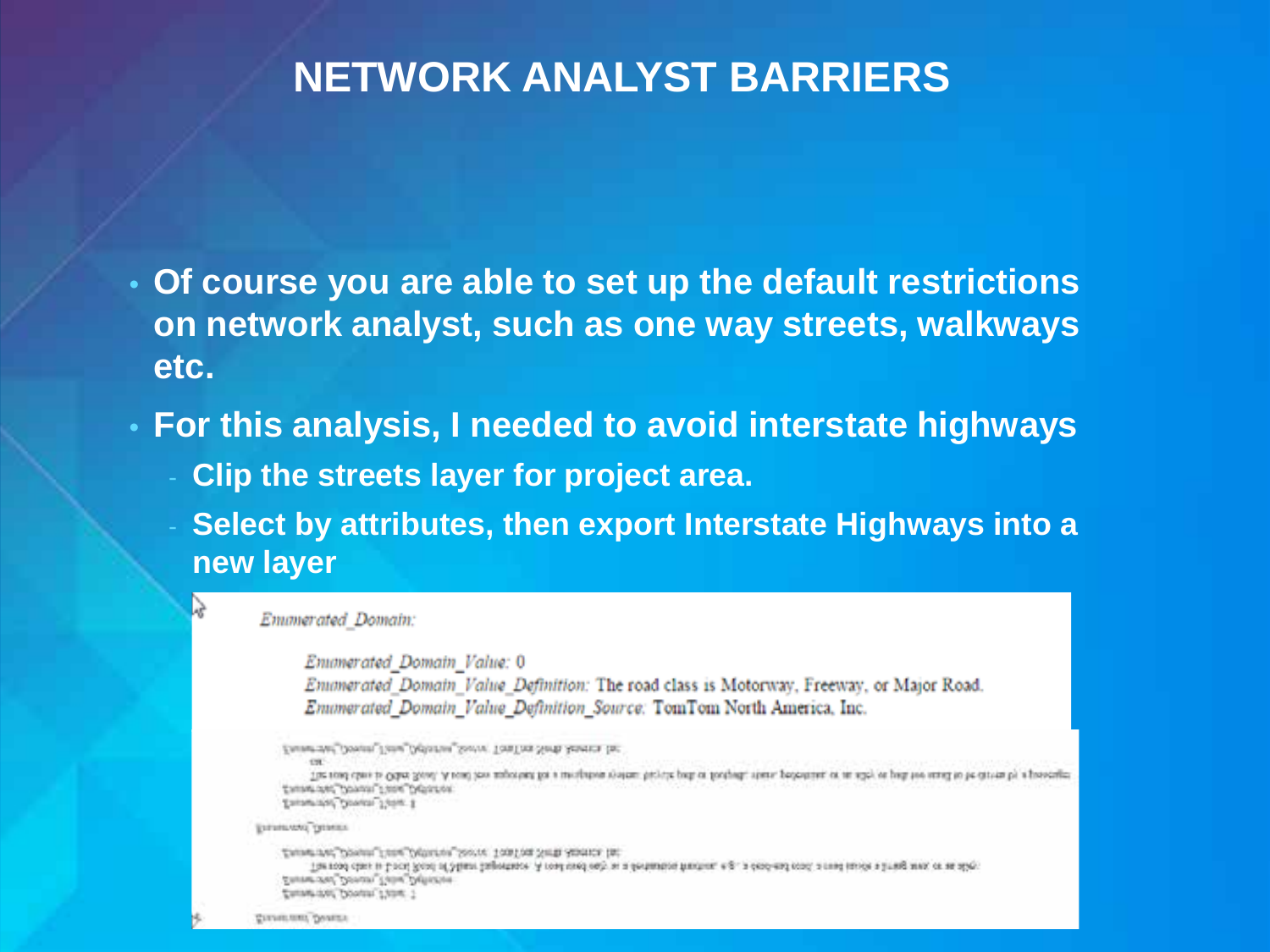#### **NETWORK ANALYST BARRIERS**

| Select By Attributes                     |                           |                                                                              |       |       |
|------------------------------------------|---------------------------|------------------------------------------------------------------------------|-------|-------|
| Layer.                                   |                           | <b>C.</b> InterstateFinalBarrier<br>Only show selectable layers in this list |       | ×     |
| Method:                                  |                           | Create a new selection                                                       |       |       |
| "FID"<br>"ObjectID"<br>"ID"<br>"FEATTYP" |                           |                                                                              |       | Ŧ     |
| *FP                                      |                           |                                                                              |       | ٠     |
|                                          | Like<br>$\leftrightarrow$ |                                                                              |       |       |
|                                          | And<br>$2 +$              |                                                                              |       |       |
|                                          | Or<br>CH.                 |                                                                              |       |       |
| - 12                                     | $\vert$ $\vert$<br>Not    |                                                                              |       |       |
| h                                        | Null                      | Get Unique Values Go To:                                                     |       |       |
|                                          |                           | SELECT * FROM InterstateFinalBarier WHERE:                                   |       |       |
| FRC (N) 0.7)                             |                           |                                                                              |       |       |
|                                          |                           |                                                                              |       |       |
|                                          |                           |                                                                              |       |       |
| Clear                                    | Verly                     | Help                                                                         | Load. | Save. |
|                                          |                           |                                                                              |       |       |

#### • **Must Query out the layers based on the attributes**

**Load the new layer into the Network Analyst as Barrier**

| Lost Franc<br>They lead selected new                                          | O horzadicalarie<br><b>TURN SERVICE BURNING</b> |              | d<br>z<br>Roint Barriers #<br><b>Restriction (B)</b> |                 |
|-------------------------------------------------------------------------------|-------------------------------------------------|--------------|------------------------------------------------------|-----------------|
| San Fede                                                                      |                                                 |              | <b>Side Reinst</b>                                   |                 |
| Lecation Analysis Properties                                                  |                                                 |              |                                                      | Scaled Cost 130 |
| <b>Property</b>                                                               | Feb                                             | Default take | Relygen Barriers (R)<br><b>Restriction (B)</b>       |                 |
| <b>Tiane</b>                                                                  | <b>TENNE</b>                                    |              |                                                      | Scaled Cost 109 |
| <b>BarrierTupe</b><br>Att Jergh                                               |                                                 | Restriction  |                                                      |                 |
| Alt, Toe                                                                      |                                                 | Ľ            |                                                      |                 |
| <b><i><u>Sacation Positian</u></i></b><br>B Lise Geometry<br>liards Tilksmell |                                                 |              |                                                      |                 |
| One Network Location Pieds                                                    |                                                 |              |                                                      |                 |
| Procenty:<br>Locations                                                        | Febt                                            |              |                                                      |                 |
| n vin                                                                         |                                                 |              |                                                      |                 |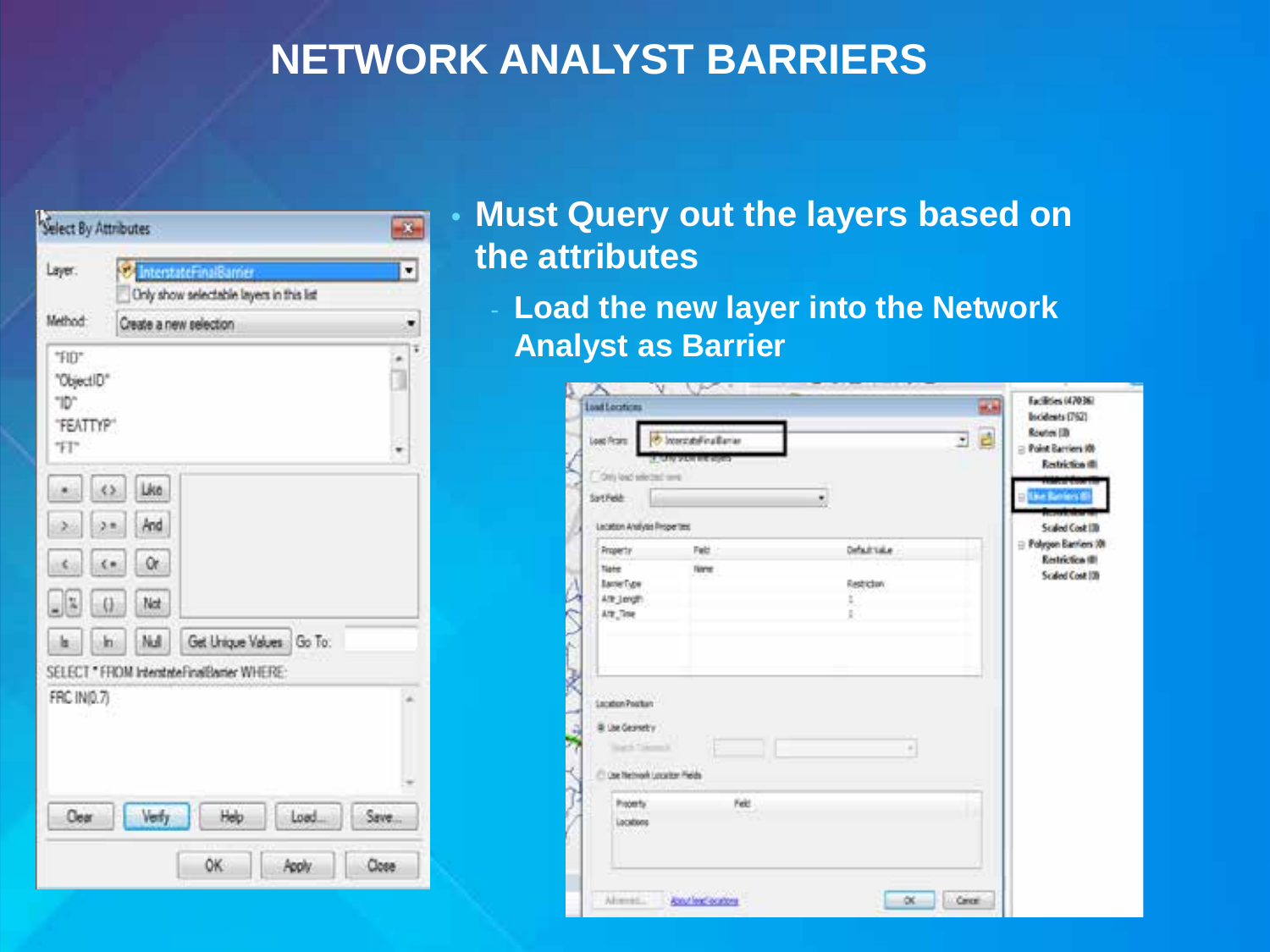### **NETWORK ANALYST BARRIERS**

- **Once Barriers are loaded the Interstates to avoid are symbolized on the map based on the Closest Facility barrier symbol**
	- They will now be avoided when running the model

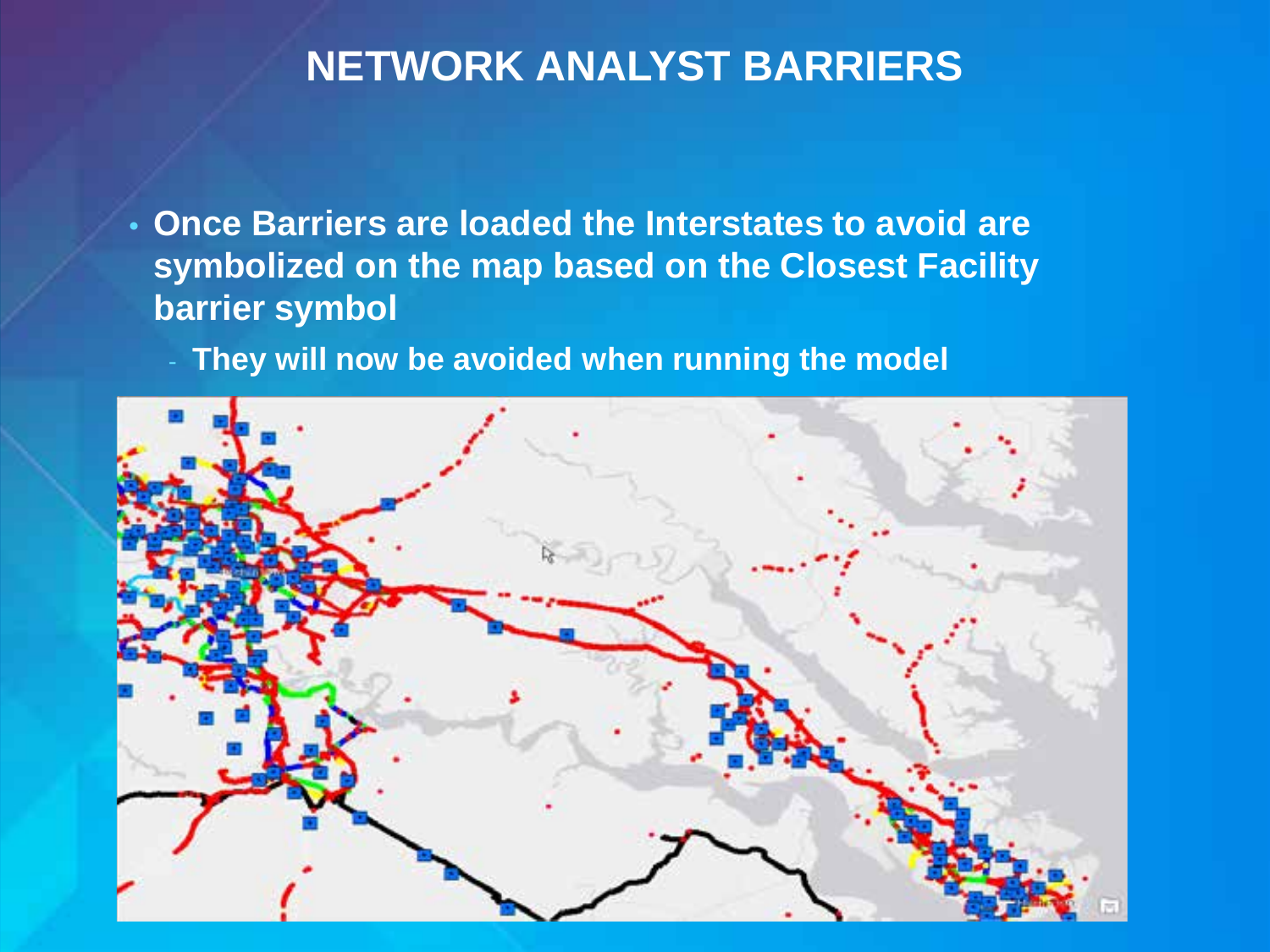### **RUN MAIN BACKHAUL MODEL**

• **It is now safe to run the final Backhaul Optimization Model**

- **They will now be avoided when running the model**

| 29 7s Brokhaul Main                                                                                                                                                                                                                                                                                                                                                                                                                                                                                                                                                                                                                                                                                                  | Te<br>$-23$<br>$\Rightarrow$                                                                                                                                                                                                                                                                                                                                                                                                                                                             | El Da Home - Projects\FiberExpansionBackhaul_06052015                                                                                                                                                                                                                                                                                                                                                                                                                                                                                                                                                                                                                          |
|----------------------------------------------------------------------------------------------------------------------------------------------------------------------------------------------------------------------------------------------------------------------------------------------------------------------------------------------------------------------------------------------------------------------------------------------------------------------------------------------------------------------------------------------------------------------------------------------------------------------------------------------------------------------------------------------------------------------|------------------------------------------------------------------------------------------------------------------------------------------------------------------------------------------------------------------------------------------------------------------------------------------------------------------------------------------------------------------------------------------------------------------------------------------------------------------------------------------|--------------------------------------------------------------------------------------------------------------------------------------------------------------------------------------------------------------------------------------------------------------------------------------------------------------------------------------------------------------------------------------------------------------------------------------------------------------------------------------------------------------------------------------------------------------------------------------------------------------------------------------------------------------------------------|
| Projects Directory<br>C:\Les\mot Dektop\Projects\Fbe\Expansor@adthaul_06052015\A4TC-BackhaulOptimization-v1\Maps and GE<br>Project GDB Name<br>FinalResults<br>GDB Version (optional)<br><b>CURRENT</b><br>Remote Assets<br>C/Libers\many\Desktop\Projects\FiberExpansionBackhaul_06052015\ATC-BackhaulOptimization-v1_1<br>Fixed Assets<br>C/(Jsers\mori):Desktop\Projects\FiberExpansionBackhaul_06052015\A4TC-BackhaulOptimization-v1 ><br><b>Output Routes Name</b><br>FinalType IRoutes<br>Closest Facility Laver<br>3 e<br>C:\Users\moni}\Desktop\Projects\FiberExpansionBackhaul_06052015\ClosestFacility.lyr<br>Search Area Expansion Ratio<br>$\mathbf{1}$<br>Asset Primary Key Field (optional)<br>OSECTIO | Search Area<br><b>Expansion Ratio</b><br>A ratio value between 0.0<br>and 10 that controls how<br>large a search area is<br>included in the<br>determination of closest<br>candidates.<br>Smaller values will run<br>much quicker but may not<br>find a solution in every<br>case or you may see<br>routes that traverse to<br>unexpected locations<br>because certain more<br>sensible access points<br>have been exluded by<br>using too small a value.<br>The debut value is 0.7. It. | El 27 ATC-BackhaulOptimization-v1<br>B Maps and GDBs<br><b>E BackhaulOptimization.gdb</b><br><b>E</b> J Type1Results.gdb<br>BackhaulOptimization.the<br>E Scripts<br><b>See 1 Meturick Routes To Access Points</b><br>2a Backhaul Main<br>A Za Backhaul Main<br>26 Backhaul Sub Model<br>BackhaulOptimization.mud<br>Output Linework.lyt<br>E dewaterExp 052015.gdb<br>E & TMO 5.11 kmz<br>Closent actively<br>C FiberExpansionBackhaul 06052015.mxd<br>InterstateBarrierClip.shp<br>- InterstateFinalBarrier.shp<br><b>BUFiberSplice</b> Projahp<br><b>E</b> IRULoops Projshp<br>Umos Offices_Warehouses.lpk<br><sup>13</sup> LumosFiberSplice_Proj.shp<br>LumosLoop_Proj.shp |